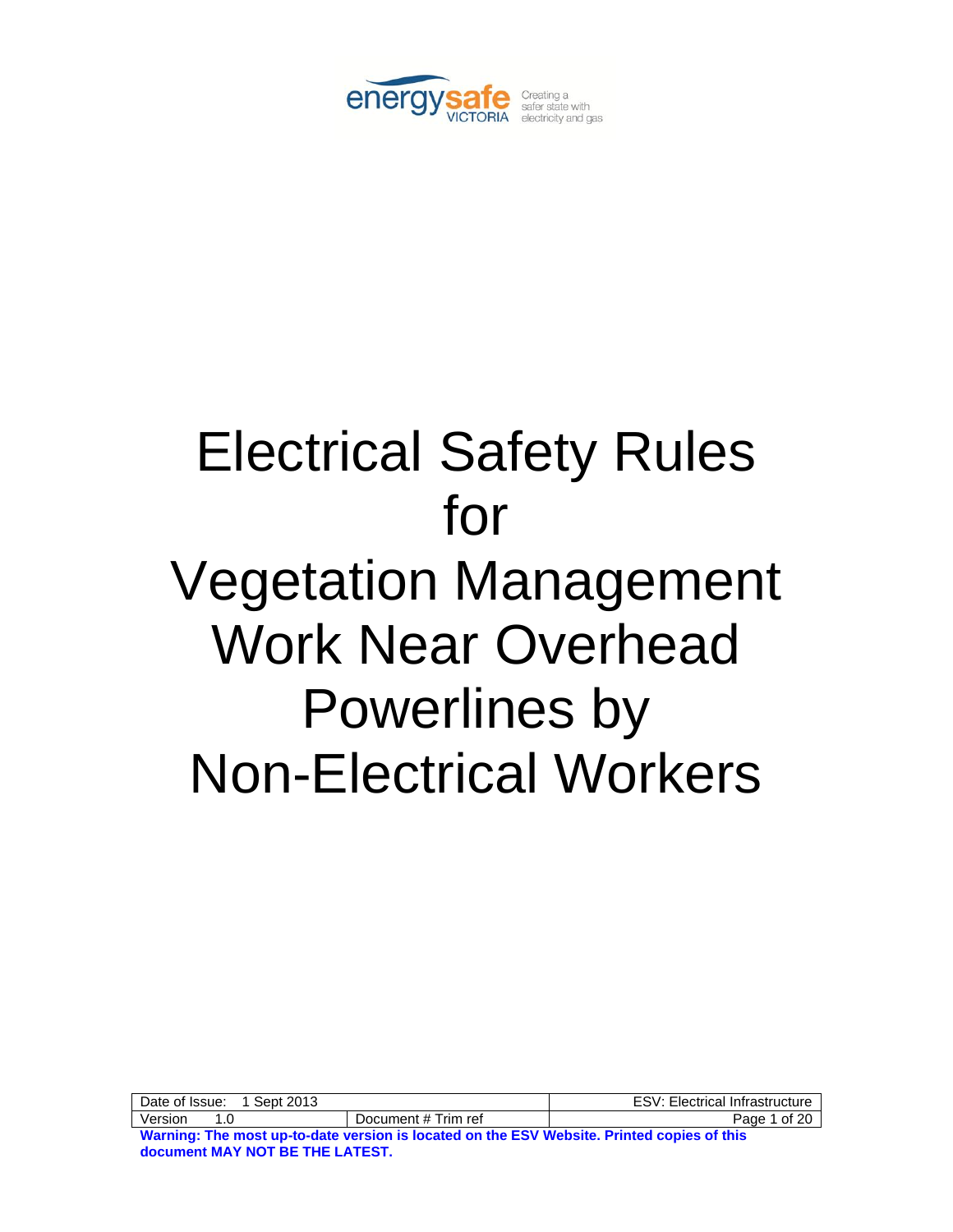

# **1. SCOPE AND PURPOSE**

These electrical safety rules establish the minimum standards to be used, in addition to other occupational safety and health requirements, to enable safe vegetation management work in the *vicinity* of or n*ear live overhead powerlines* by persons not working for or under the control of an *electricity asset owner*, but working for an o*ther responsible person* who is required by the Electricity Safety (Electric Line Clearance) Regulations to have an electric line clearance management plan annually prepared before 31 March in each year.

The *other responsible person* shall ensure safe systems of work and appropriate training are in place to enable *vegetation management workers* to apply these rules.

*Vegetation management workers* shall apply these rules when carrying out *vegetation management work* near overhead powerlines. Workers shall only undertake work for which they have been trained, assessed and deemed competent to enable them to safely perform the work.

A trainee who is in the process of gaining the Certificate II in ESI –Powerline Vegetation Control qualification, whilst performing vegetation management works, shall be provided with effective supervision by a *Vegetation management worker*.

These rules prescribe:

**document MAY NOT BE THE LATEST.** 

- (a) *safe approach distances* and v*egetation clearance*s for the safety of v*egetation management worker*s and the general public; and
- (b) *safe approach distances* and v*egetation clearance*s for the use of mobile plant, tools and equipment used in vegetation management work; and
- (c) guidance for development of work procedures, related training and awareness programs.

These electrical safety rules are based on the following principles:

- (a) S*afe approach distances* of personnel and plant/equipment shall not be compromised; and
- (b) Use of appropriate work methods for clearing vegetation; and
- (b) Use of appropriate tools, plant and equipment; and
- (d) workers skills and competencies shall be appropriate for the work.

| 1 Sept 2013<br>Date of Issue:                                                              |                     | <b>ESV: Electrical Infrastructure</b> |
|--------------------------------------------------------------------------------------------|---------------------|---------------------------------------|
| Version<br>1 በ                                                                             | Document # Trim ref | Page 2 of 20                          |
| Warning: The most up-to-date version is located on the ESV Website. Printed copies of this |                     |                                       |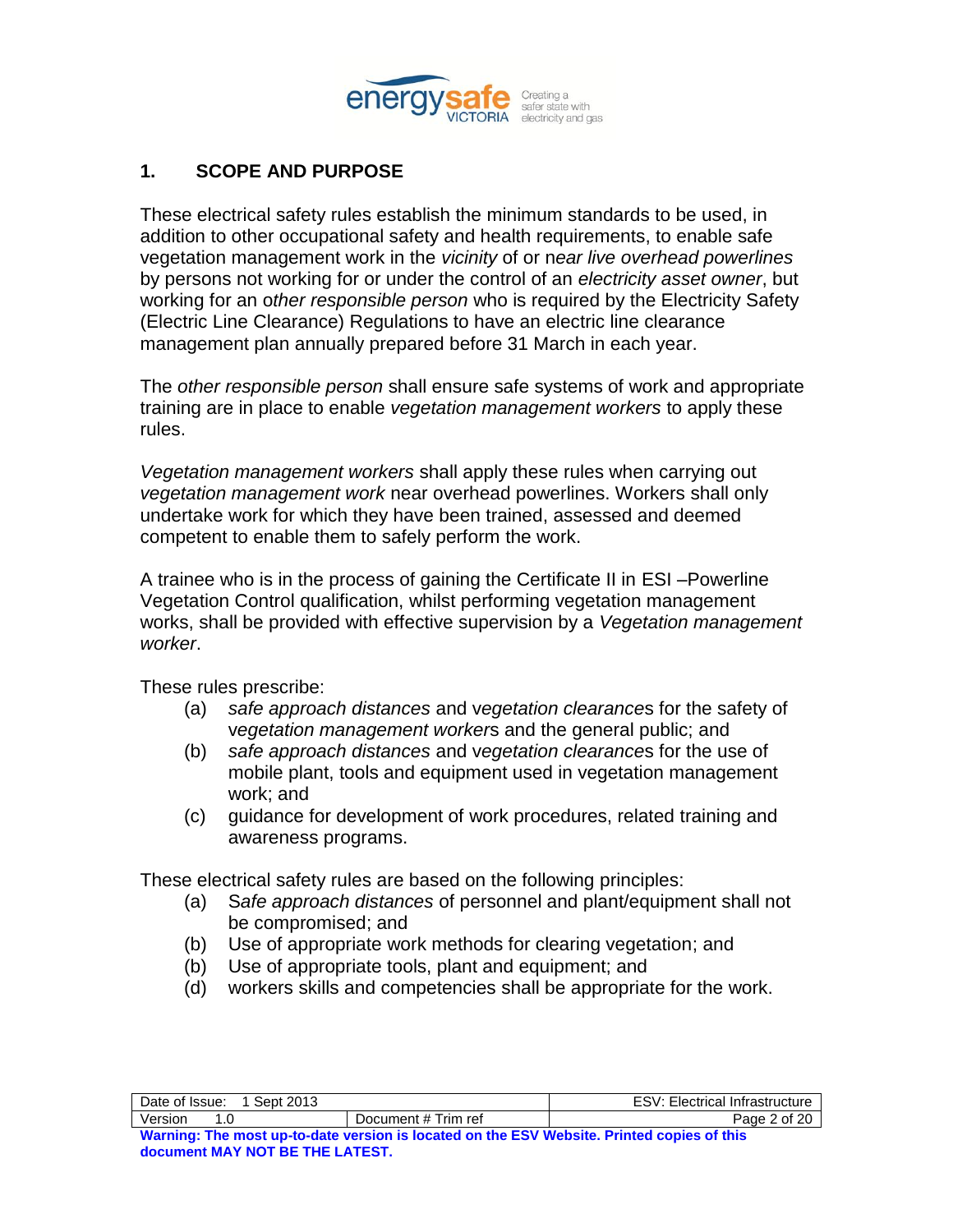

These electrical safety rules do **not** apply to *vegetation management work*:

- by a person who has **not** completed a training course *approved* by Energy Safe Victoria and is therefore required to comply with Division 2, Part 3 of the Electricity Safety (Installations) Regulations 2009; or
- by persons directly engaged by the *electricity asset owner; or*
- in the vicinity of *electrical apparatus* supported by a tower structure (transmission lines). *Written* permission from the owner of the tower structure shall be obtai*ned* prior to carrying out such work.

# **2 DEFINITION**

This section gives a list of words and terms and their definitions as used in this document.

Each defined word or term has its definition set alongside. When the defined word or term is shown in italics in the text of the document, it has the defined meaning. Where a defined word or term is not printed in italics in the body of the text, it must be interpreted as the context of the text indicates or requires.

*'Access Authority'* means any form of authorisation issued by an electricity asset owner, which allows access to, or work near, electrical apparatus.

"*Approved*" means having appropriate organisation endorsement in writing for a specific function.

"*Agreed process*", for the purpose of Clauses 4.1 and 4.4, means a process *approved* by both the *other responsible person* and the relevant electricity asset owner, taking into account the following safety principles:

- Safety must not be compromised; and
- Effective communication of requirements in clauses 4.1 and 4.4; and
- Compliance with other applicable safety laws and requirements.

"*Bare'* means, in relation to a *conductor*, not insulated.

"*Cable'* means an insulated *conductor* or two or more such *conductor*s laid together, whether with or without fillings, reinforcements or protective coverings.

*'Climber'* means a v*egetation management worker* who carries out *vegetation management work* while the worker is supported by that vegetation.

"*Conductor*" means a wire, or form of metal designed for carrying electric current.

*'Competent'* means having the skills, knowledge and attributes a person needs to safely complete a task.

| Date of Issue:<br>1 Sept 2013                                                              |                     | <b>ESV: Electrical Infrastructure</b> |
|--------------------------------------------------------------------------------------------|---------------------|---------------------------------------|
| Version                                                                                    | Document # Trim ref | Page 3 of 20                          |
| Warning: The most up-to-date version is located on the ESV Website. Printed copies of this |                     |                                       |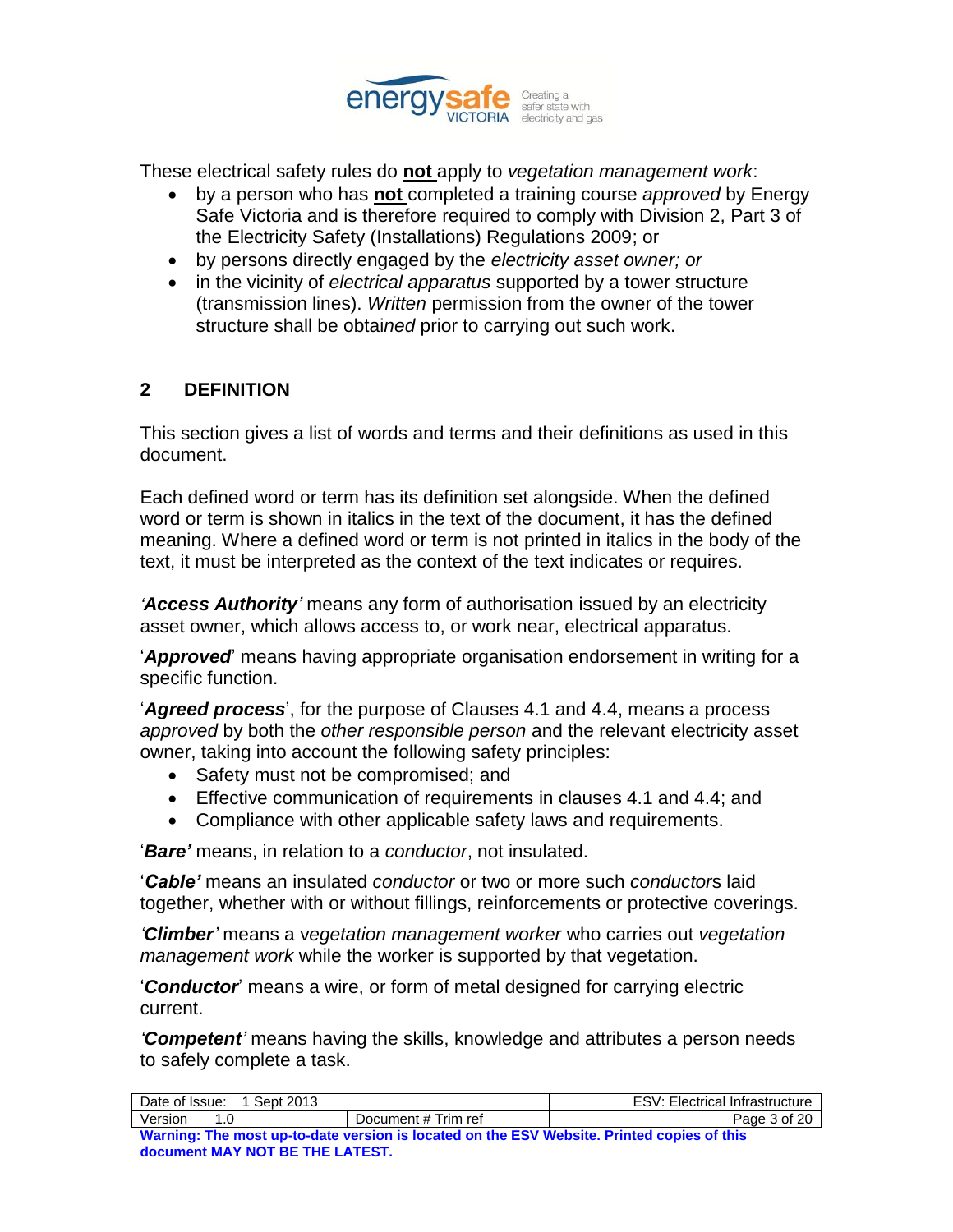

*'Covered low voltage conductor'* means a low voltage conductor that is covered for environmental, mechanical or visual purposes but is not considered to be insulated.

"*De-energised'* means not connected to any source of electrical supply but not necessarily isolated.

*'Earthed'* means directly electrically connected to the general mass of earth, so as to ensure and maintain the effective dissipation of electrical energy.

"*Electrical apparatus'* means any electrical equipment, including *overhead powerlines* and underground *cables*, the *conductor*s of which are live or can be made live.

**'***Electricity asset owner'* means the owner, controller or operator of an *electrical apparatus* or electricity supply network.

"*Elevating work platform or EWP'* means a vehicle on which a boom type mechanism, either articulating or telescoping, is installed. The mechanism is designed and used for the positioning of personnel at work sites or for positioning both personnel and equipment at work sites.

*'Energised'* means connected to a source of electrical supply.

*"ESV*" means Energy Safe Victoria.

"*Exposed conductor'* means an electrical *conductor*, approach to which is not prevented by a barrier of rigid material or by insulation which is adequate under a relevant Australian Standard specification for the *voltage* concerned.

"*Ground worker'* means a v*egetation management worker* that carries out *vegetation management work* from the ground.

"*High voltage' or 'HV'* means a nominal *voltage* exceeding 1,000V AC or exceeding 1,500V DC.

*'Insulated'* means separated from adjoining conducting material by a nonconducting substance which provides adequate resistance to the passage of current, or to disruptive discharges through or over the surface of the substance at the operating *voltage*, and to mitigate the danger of shock or injurious leakage of current.

"*Insulated elevating work platform or insulated EWP*" means an elevating work platform that complies with the design and electrical testing requirements of AS 1418.10.

"*Insulated plant, tools and equipment'* means plant, tools and equipment specifically designed, *approved*, *tested* and maintained for use on or near live electrical apparatus. They shall be used only on or near electrical apparatus,

| Date of Issue:<br>1 Sept 2013                                                              |                     | <b>ESV: Electrical Infrastructure</b> |
|--------------------------------------------------------------------------------------------|---------------------|---------------------------------------|
| Version<br>1 በ                                                                             | Document # Trim ref | Page 4 of 20                          |
| Warning: The most up-to-date version is located on the ESV Website. Printed copies of this |                     |                                       |
| document MAY NOT BE THE LATEST.                                                            |                     |                                       |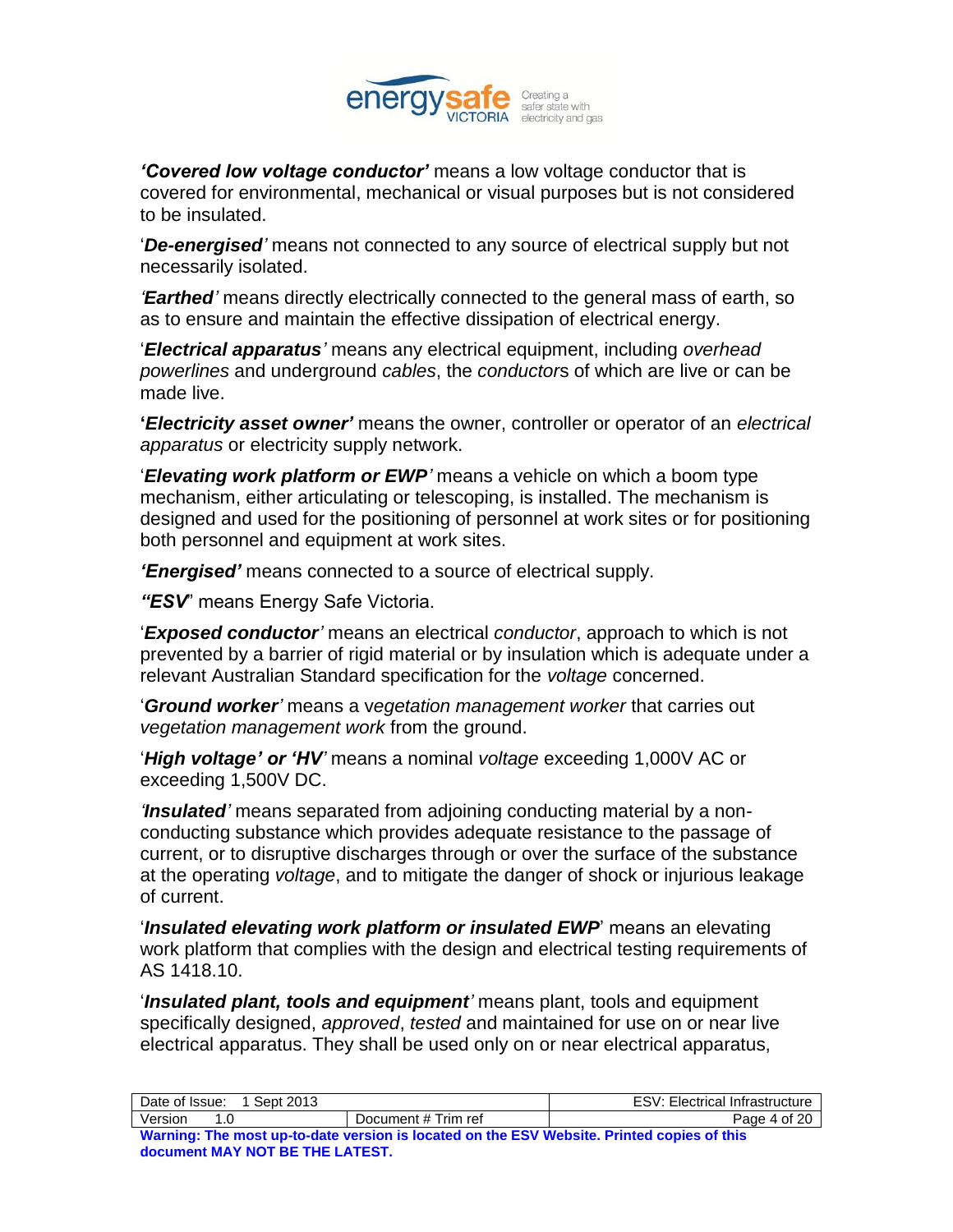

which is energised at a *voltage* equal to or less than the v*oltage* rating nominated by the manufacturer of the plant, tool or equipment.

"*Isolated*" means disconnected from all possible connection sources of electricity supply by means which will prevent unintentional energisation of the apparatus and which is assessed as a suitable step in the process of making safe for access purposes.

*'Live'* means energised or subject to hazardous induced or capacitive *voltage*s.

"*Low voltage' or 'LV'* means nominal *voltage* exceeding 50V AC or 120V DC but not exceeding 1000V AC or 1500V DC.

"*Mobile plant'* means cranes, *elevating work platforms*, tip trucks or similar plant, any equipment fitted with a jib or boom and any device capable of raising or lowering a load.

"*Near'* means a situation where there is a reasonable possibility of a person, mobile plant or equipment (other than *approved* insulated tools and equipment) either directly or through any conducting medium, coming within the relevant safe approach distances.

*'Non-conducting rope'* means standard commercial grade synthetic rope, made from a material, which is known to have electrical insulating properties, but is not electrically *tested*.

*'Other responsible person' (ORP)* means an entity responsible for the work related to *vegetation management work* under subsections 84(4) and 84(6) of the Electricity Safety Act 1998 (e.g. municipal councils).

*'Overhead electric line'* means any aerial *conductor* or *conductor*s with associated supports, insulators and other apparatus erected, or in the course of erection, for the purpose of the conveyance of electrical energy. Note: For the purposes of this document, *"overhead electric line*" does not include any pole or similar support when determining the *safe approach distance* from *live conductor*s.

*'Powerline'* means an o*verhead* electric line with a nominal *Voltage* of 66kV or less.

*'Personal protective equipment'* means clothing, equipment and/or substances, which when worn or correctly used, protect parts or all of the body from foreseeable risk of injury or disease at work or in the workplace.

"*Procedure'* means the documentation of a systematic series of actions (or activities) directed to achieve a desired result.

"*Safe'* means not posing an unacceptable risk to life, health or property.

| Date of Issue:<br>Sept 2013                                                                |                     | <b>ESV: Electrical Infrastructure</b> |
|--------------------------------------------------------------------------------------------|---------------------|---------------------------------------|
| Version<br>1 በ                                                                             | Document # Trim ref | Page 5 of 20                          |
| Warning: The most up-to-date version is located on the ESV Website. Printed copies of this |                     |                                       |
| document MAY NOT BE THE LATEST.                                                            |                     |                                       |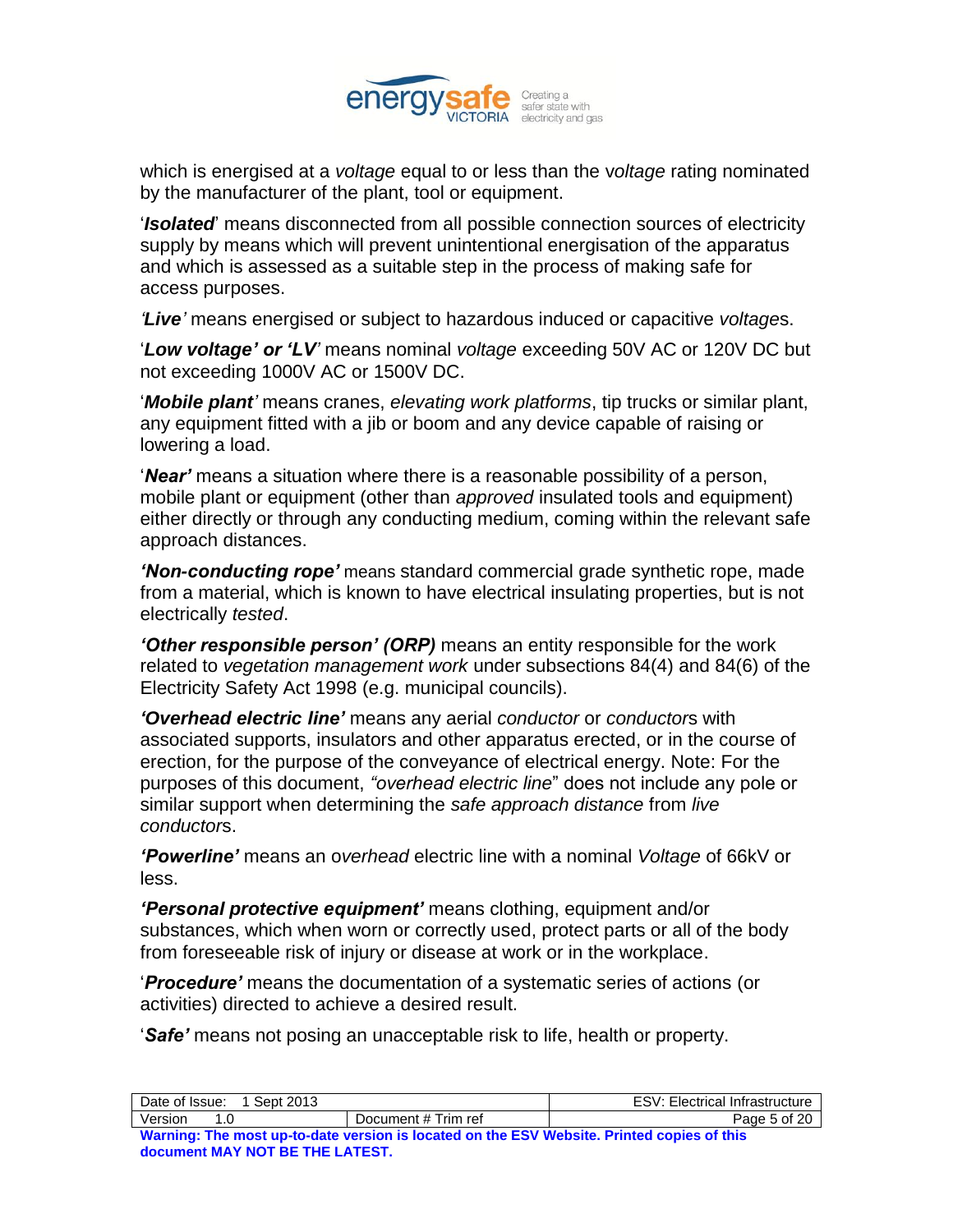

"*Safe approach distance'* means the minimum distance in air from *exposed conductors* that *shall* be maintained by a person, *vehicle* or *mobile plant* (including its load, controlling ropes and any other accessories) when approaching *electrical apparatus* other than for work in accordance with an *access authority.*

"*Safety observer'* means a person with sufficient knowledge of the task being performed and competent for the duty of observing and warning of any unsafe approach to *electrical apparatus*.

*'Scheduled vegetation management work'* means v*egetation management work* programmed to be carried under an electric line clearance management plan that has been prepared in accordance with the Electricity Safety (Electric Line Clearance) Regulations.

"*Service provider'* is a person or an entity that is engaged by *other responsible person* to undertake vegetation management work.

*'Shall'* – is to be interpreted as "mandatory".

*'Should'* – is to be interpreted as "advisory or discretionary".

"*Tested'* – means tested in accordance with the relevant standards.

*'Urgent vegetation management work'* means v*egetation management work* in responding to an unforeseeable event which requires the pruning, cutting, trimming or felling of a specific *vegetation,* to avoid imminent danger to the public or the electricity supply network.

*'Vegetation*" means any living or non-living flora or any part of that flora.

*'Vegetation clearance'* means the minimum separation in air that shall be maintained between vegetation and live *electrical apparatus* when performing vegetation management work*.*

*'Vegetation management work'* means the pruning, cutting, trimming or felling of, or application of herbicides to, vegetation and assisting to prune, cut, trim or fell, or apply herbicides to, vegetation, where:

- any part of the vegetation being pruned or cleared may come within 2 metres of live *overhead powerlines*, or
- the work requires any person, tool, equipment or vehicle to come closer to live *overhead powerlines* than the following relevant minimum distances:
	- *a)* 100 mm for insulated low voltage conductors
	- *b)* 1500 mm for *bare* or covered low voltage conductors
	- *c)* 2000 mm for high voltage conductor with a nominal voltage not exceeding 66kV.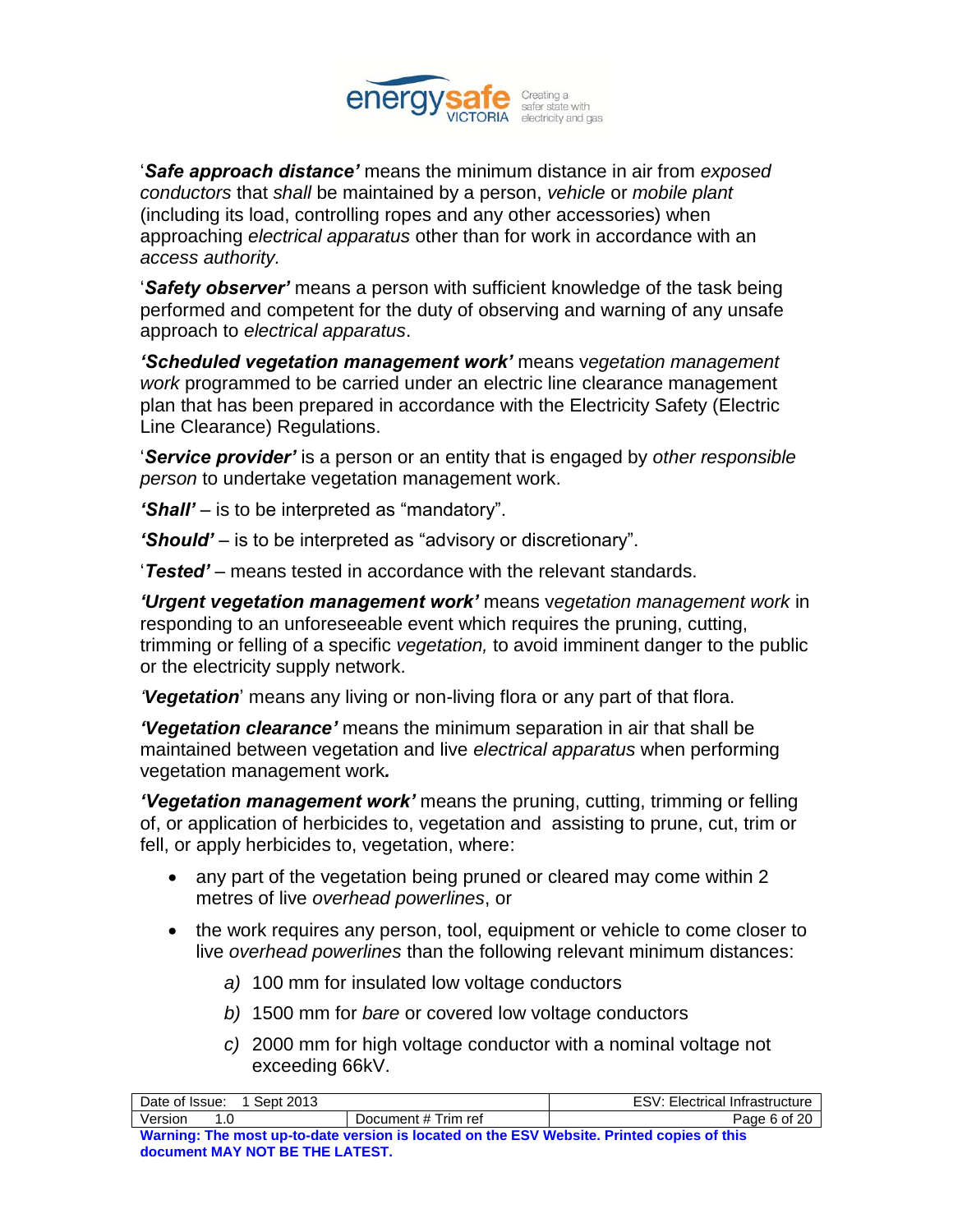

#### "*Vegetation management worker'* means a person:

- whose qualifications, experience and training and assessment ensure competency in the performance of *vegetation management work*; and
- who has completed a training course *approved* by ESV; and
- who has technical knowledge or sufficient experience to perform the duty concerned; and
- who has been endorsed in writing by an organisation (e.g. the employer) to perform the work.

*'Vicinity'* means a situation where it is unlikely that a person will, either directly or through any conducting medium (e.g. via *mobile plant)*, come within the relevant *safe approach distances*.

*'Voltage'* means a difference of electrical potential normally existing between *conductor*s or between *conductor*s and earth.

### **3 GENERAL PRINCIPLES**

These electrical safety rules should be applied in the context of the following prerequisites:

- (a) *Other responsible persons* and *service provider*s have in place an effective risk management process, as part of a systematic approach to managing safety, including the necessary organisational structures, accountabilities, policies and procedures.
- (b) Appropriate workplace hazard and risk assessments are carried out prior to the commencement of work.
- (c) The *safe approach distances* used are appropriate for the class of person and work to be performed.
- (d) The safe approach distances in these electrical safety rules are based on an "exclusion zone" principle. This principle defines an area near the *electrical apparatus* into which no part of the person, mobile plant, tools and equipment may encroach taking into account the possibility of inadvertent movement of the person or platform.
- (e) An effective process is in place to monitor and audit the compliance against these rules and documented safe work procedures for *vegetation management work*.
- (f) When pruning vegetation near live *overhead powerlines*, arboriculture techniques should be used where practicable, in accordance with the appropriate Australian Standard.

| Sept 2013<br>Date of Issue:                                                                |                     | <b>ESV: Electrical Infrastructure</b> |
|--------------------------------------------------------------------------------------------|---------------------|---------------------------------------|
| Version<br>1 በ                                                                             | Document # Trim ref | Page 7 of 20                          |
| Warning: The most up-to-date version is located on the ESV Website. Printed copies of this |                     |                                       |
| document MAY NOT BE THE LATEST.                                                            |                     |                                       |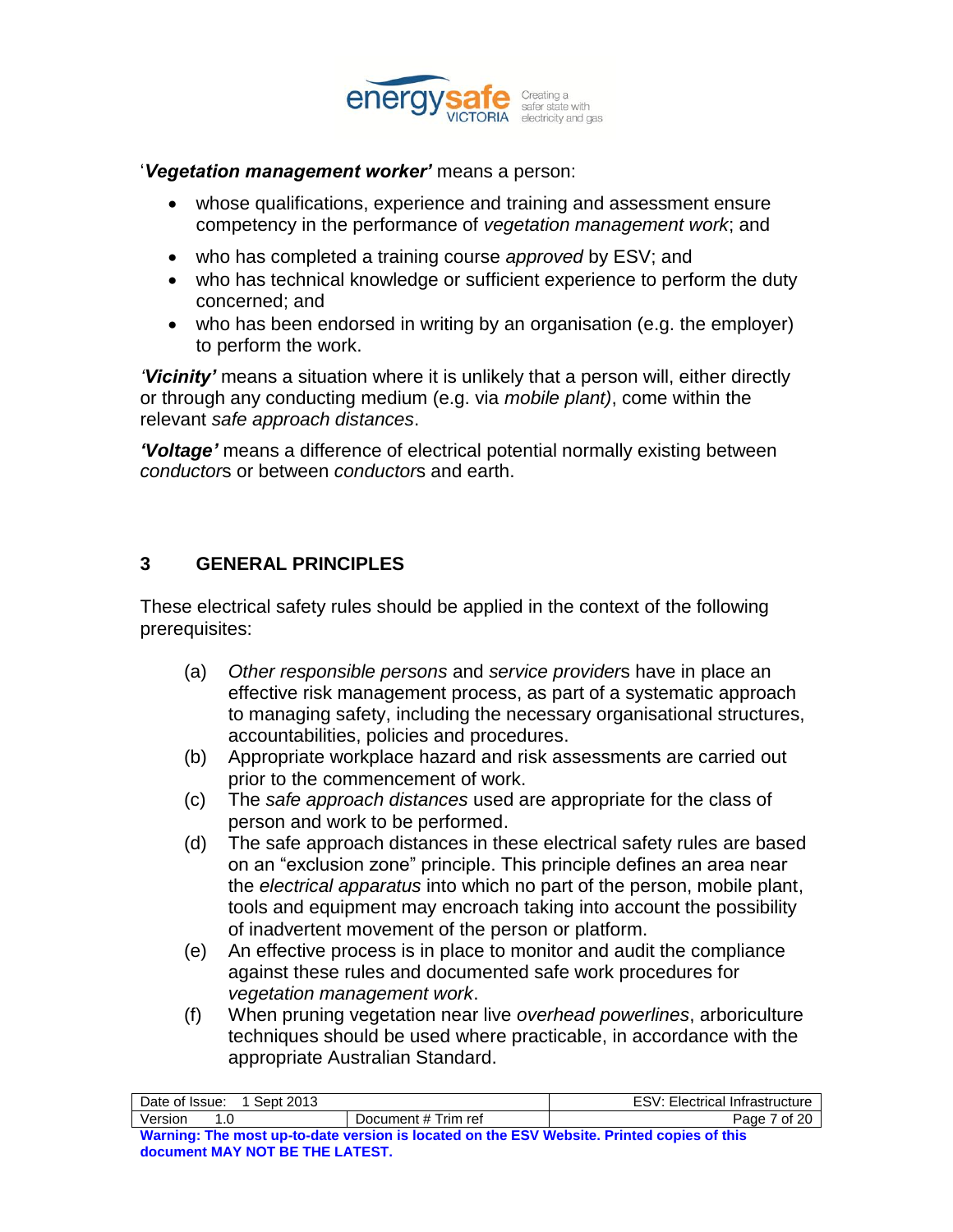

# **4. NOTIFICATION OF WORK**

## **4.1** *Scheduled Vegetation Management Work near Low Voltage Overhead Conductors*

For the purpose of notification of *scheduled vegetation management work* near *low voltag*e overhead conductors, an *agreed process* between the *other responsible person* and the relevant *electricity asset owner* can be established to comply with regulation 319(2) of the Electricity Safety (Installations) Regulations 2009.

## **4.2** *Scheduled Vegetation Management Work near High Voltage Overhead Conductors*

For *scheduled vegetation management work near high voltage overhead conductors,* a notification shall be lodged with the *electricity asset owner* in the form required by the *electricity asset owner* at least 10 business days prior to the proposed date of work. Further discussion with the *electricity asset owner* may be required and may result in variation to scheduled work including times.

# **4.3 Submission of Notification**

Before making a notification, the *other responsible person* or their engaged *service providers* shall establish that the proposed work has been properly planned and can be carried out safely and shall consider:

- work method to be utilised; and
- type of electricity assets, and
- equipment required; and
- work environment; and
- current competence of the work party.

On making a notification the following information should be given:

- the electrical assets and location shall be accurately defined. Appropriate diagrams and/or maps-shall be used to show the work area in relation to electrical assets; and
- the work method and mobile plant to be used; and
- the intended or proposed date and times of the works; and
- contact details of the person on site on the day of the works.

| 1 Sept 2013<br>Date of Issue:                                                              |                     | <b>ESV: Electrical Infrastructure</b> |
|--------------------------------------------------------------------------------------------|---------------------|---------------------------------------|
| Version<br>1 በ                                                                             | Document # Trim ref | Page 8 of 20                          |
| Warning: The most up-to-date version is located on the ESV Website. Printed copies of this |                     |                                       |
| document MAY NOT BE THE LATEST.                                                            |                     |                                       |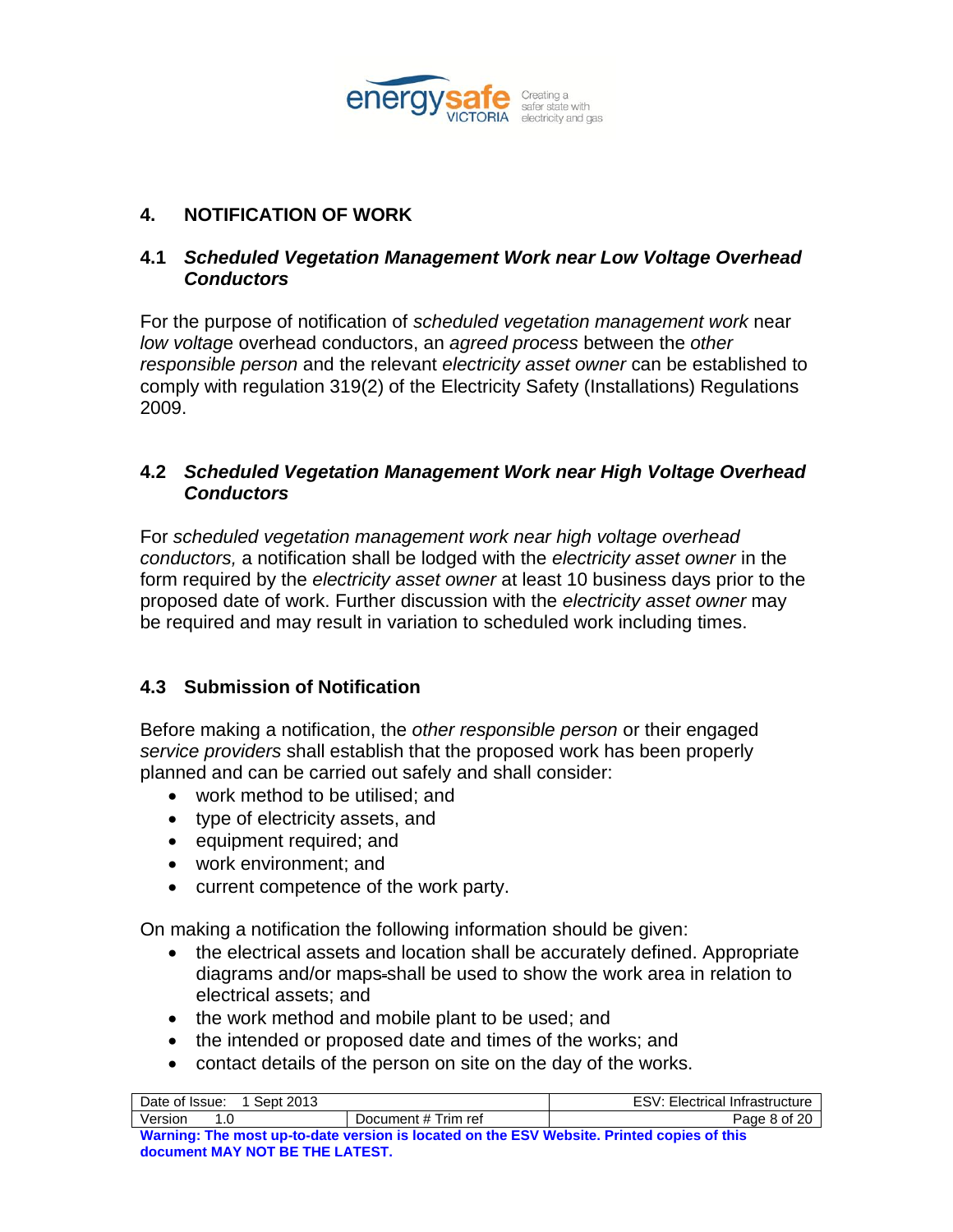

This information should be used to determine the circuits involved and the ability to apply the applicable network protection or configuration required.

The *electricity asset owner* shall respond to the notification at least 3 business days prior to the commencement date of the work specified in the submitted notification.

Work may not proceed until confirmation has been received from the *electricity asset owner*.

Contact information of *electricity asset owners* are as below:

| Company              | <b>Phone</b>     | email                          |
|----------------------|------------------|--------------------------------|
| Citipower or         | $(03)$ 5338 3300 |                                |
| Powercor             |                  |                                |
| (Vemco)              |                  |                                |
| Jemena               |                  | orp.notification@jemena.com.au |
| SP AusNet            | $(03)$ 9237 4408 |                                |
| <b>United Energy</b> | $(03)$ 8846 9900 |                                |

If contact information changes it shall be the responsibility of the *electricity asset owner* to notify *other responsible persons* and ESV revised contact information at the earliest opportunity.

### **4.4** *Urgent Vegetation Management Work near High Voltage Overhead Conductor***s**

Notification for *urgent vegetation management works* shall be undertaken in accordance with the *agreed process* or procedure established between the *other responsible person* and *the electricity asset owner*.

| Date of Issue:                                                                             | Sept 2013 |                     | <b>ESV: Electrical Infrastructure</b> |
|--------------------------------------------------------------------------------------------|-----------|---------------------|---------------------------------------|
| Version                                                                                    |           | Document # Trim ref | Page 9 of 20                          |
| Warning: The most un-to-date version is located on the FSV Website. Printed conjes of this |           |                     |                                       |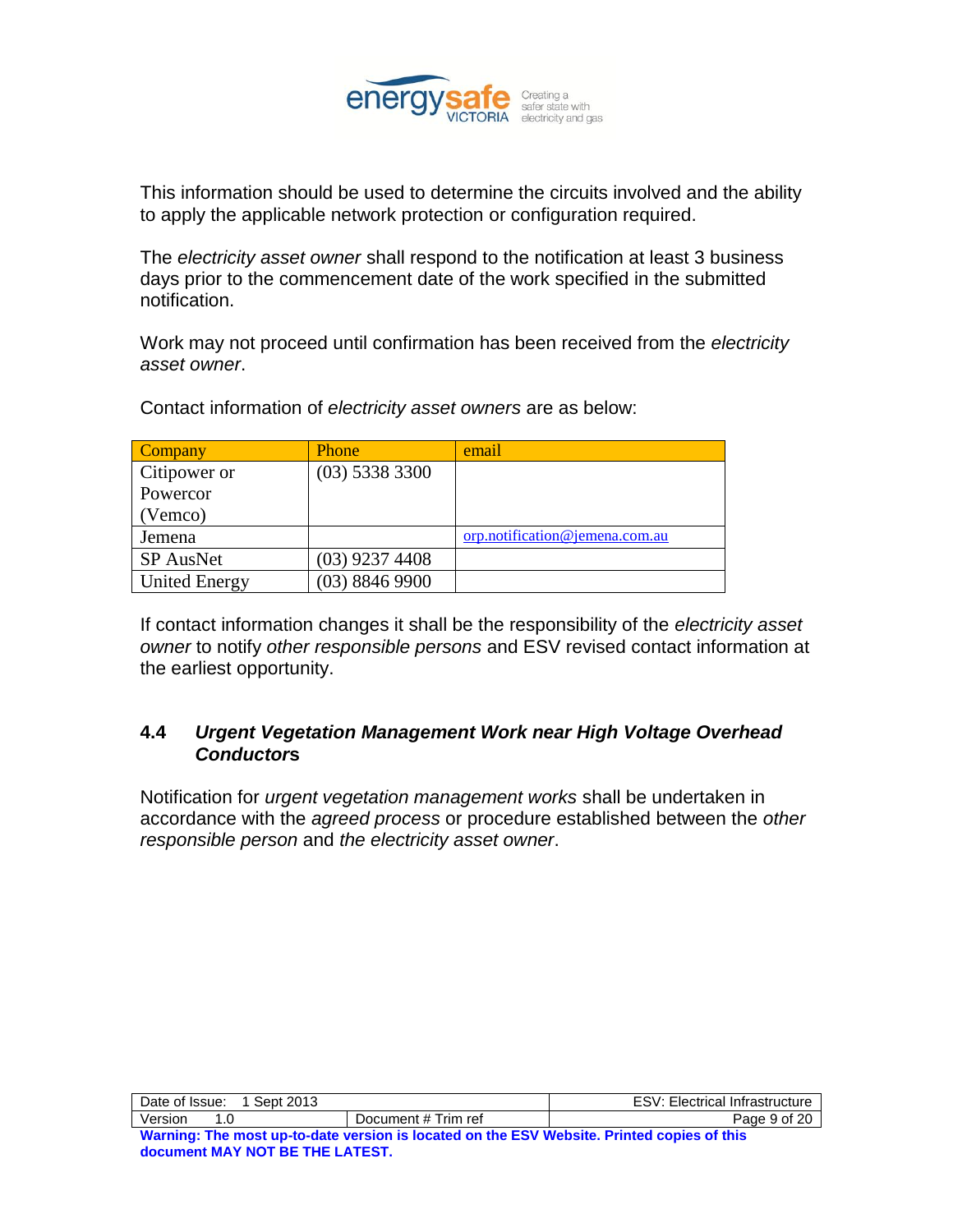

# **5. GENERAL SAFETY REQUIREMENTS**

No v*egetation management work shall* be performed if other work could compromise the safety of the *vegetation management work* team.

Extreme care shall be taken when using uninsulated tools, equipment or plant in the vicinity of electric lines, with particular attention to ensure the clearances listed in Tables 1 & 2 are not encroached.

If *vegetation management work* causes any damage or outage to a network the *ORP shall* advise ESV and the *electricity asset owner* through an incident reporting process.

#### *5.1. Hazard identification and risk assessment*

Prior to commencing *Vegetation management work* near live overhead power lines, a documented hazard identification and risk management process shall be undertaken to identify and address hazards associated with the work to be completed, work site conditions, environmental conditions, the use of materials, mobile plant, tools and equipment. Such a process shall:

- (a) Identify the hazard; and
- (b) Assess the risk; and
- (c) Determine control measures; and
- (d) Monitor and review the effectiveness of the control measures during the work activity.

### *5. 1. 1. Hazards*

Hazards that may be encountered include but are not limited to:

- (a) Unexpected movement of the worker, mobile plant or the vegetation relative to the electrical apparatus.
- (b) Unexpected lateral movement (sway) of the *conductor*s due to wind, particularly in gusty conditions.
- (c) Unexpected drop in height (sag) of the *conductor*s due to temperature rise associated with changes in electrical load, solar radiation or reduced cooling under light or still wind.
- (d) Supply network fault conditions may create extreme movement of *conductor*s and poles.

| Date of Issue:<br>Sept 2013                                                                |                     | <b>ESV: Electrical Infrastructure</b> |
|--------------------------------------------------------------------------------------------|---------------------|---------------------------------------|
| Version<br>1 N                                                                             | Document # Trim ref | Page 10 of 20                         |
| Warning: The most up-to-date version is located on the ESV Website. Printed copies of this |                     |                                       |
| document MAY NOT BE THE LATEST.                                                            |                     |                                       |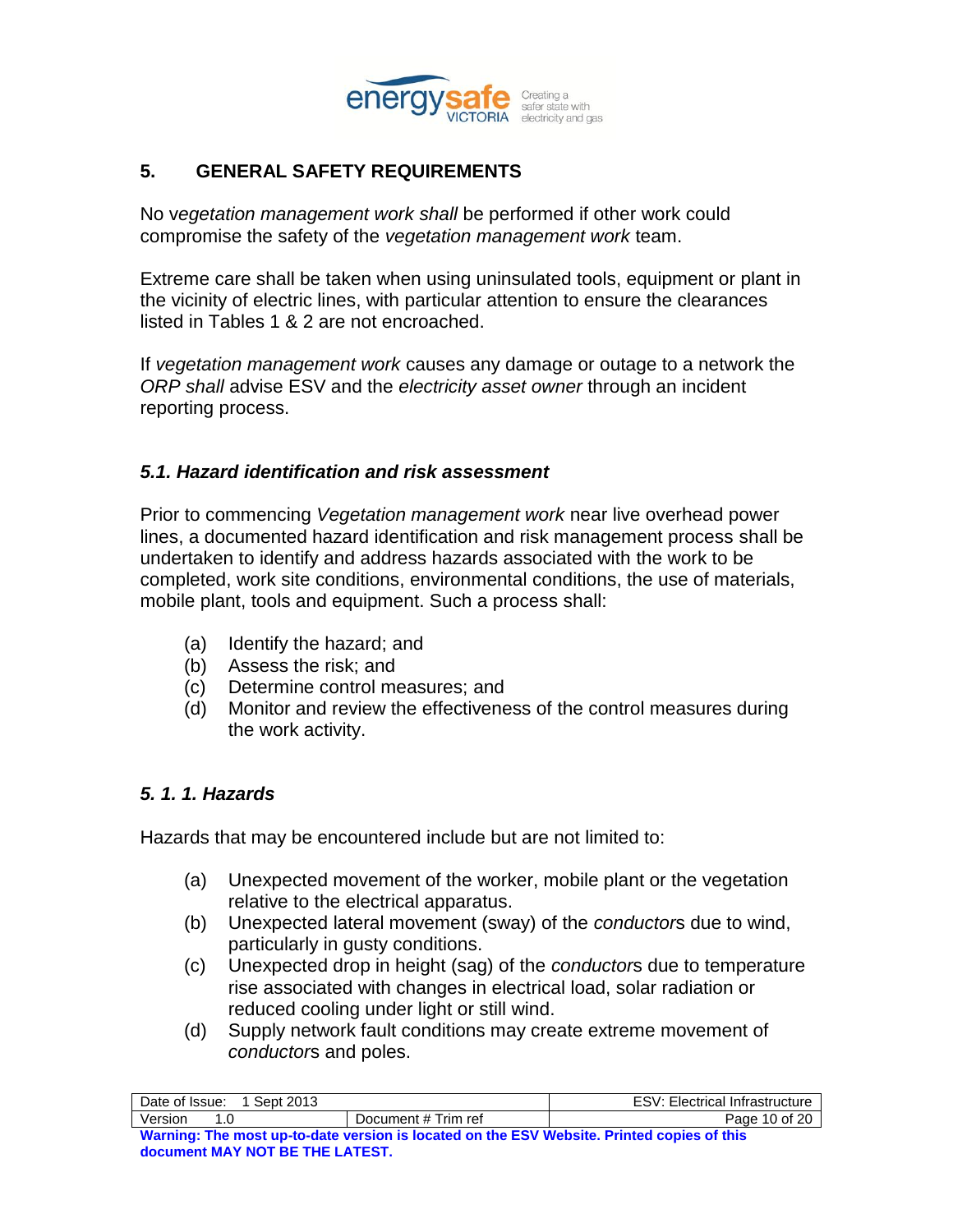

- (e) The integrity of the adjacent structures, *conductor* and of any insulation on *live conductor*s.
- (f) Site conditions (stability of equipment and footing), vehicular traffic, pedestrians, or livestock management (interference with the work).
- (g) Direct or indirect contact with live overhead *powerlines* via vegetation or tools and equipment.
- (h) Hazardous *voltages* that may be present in all parts of the work area including the base of vegetation where any part of the vegetation is in contact with live overhead *powerlines*, particularly during wet and/or windy conditions.

## *5.1.2 Controlling hazardous situations*

A hierarchy of control shall be used when considering appropriate hazard control measures. These measures shall include the use of appropriately trained persons to control risks from hazardous situations in accordance with written procedures *approved* by *other responsible persons* or *Service providers.* This may be achieved by but is not limited to one or more of the following methods:

- (a) Making applications to the *electricity asset owner* to have the *electrical apparatus* isolated and earthed (made safe)
- (b) The use of *approved* live work procedures (e.g. insulated mobile plant, tools and equipment)
- (c) Provision of a suitably trained safety observer
- (d) Increasing the minimum *safe approach distances* required to safely carry out the *Vegetation management work* including allowance for unexpected *conductor* movement
- (e) The use of suitable personal protective equipment
- (f) Defining and establishing drop zones
- (g) The suppression of auto-reclose functionality on electrical protection equipment

When performing v*egetation management work*, *vegetation management work*ers shall control tools and equipment in such a manner as to maintain the appropriate *safe approach distances at all times*.

Only synthetic ropes shall be used for vegetation work. Synthetic rope is considered to be non-conducting, but is not electrically *tested* and has no guaranteed insulating properties. Non-conducting rope shall be kept away from live components, by a distance at least equal to the applicable safe approach distances in Tables 1&2.

| Date of Issue:<br>1 Sept 2013                                                              |                     | <b>ESV: Electrical Infrastructure</b> |
|--------------------------------------------------------------------------------------------|---------------------|---------------------------------------|
| Version<br>1 N                                                                             | Document # Trim ref | Page 11 of 20                         |
| Warning: The most up-to-date version is located on the ESV Website. Printed copies of this |                     |                                       |
| document MAY NOT BE THE LATEST.                                                            |                     |                                       |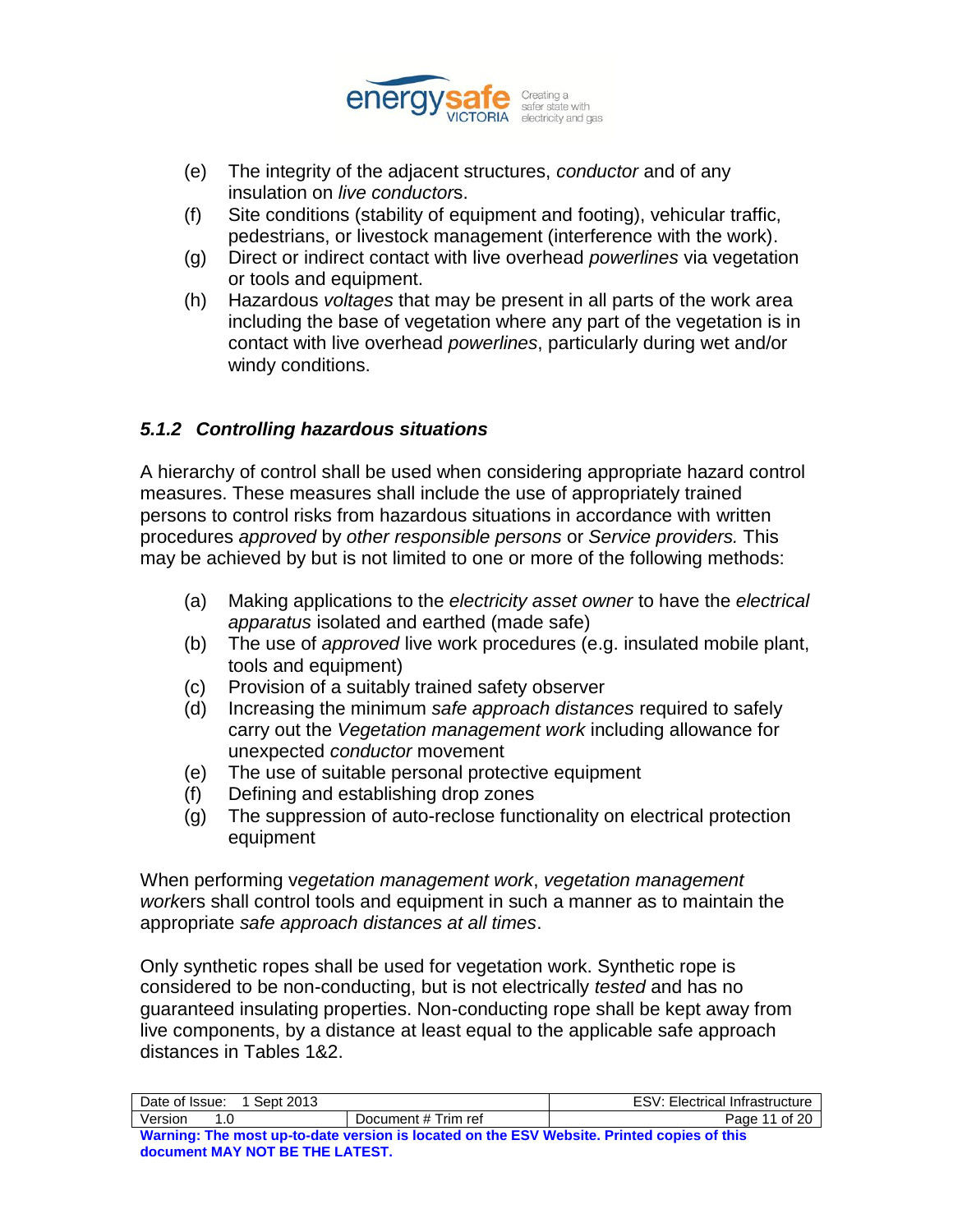

All ropes should be kept clean and clear of deteriorating contaminants such as hand creams, sunscreens, paint solvents, hydraulic oil, fuels, etc. which may affect or cause deterioration of the insulating qualities of equipment. Contaminated ropes should be discarded.

## *5.1.3 Insulated tools and equipment*

All *insulated* tools and *insulated* equipment used for the purpose of v*egetation management work shall be* electrically *tested* at intervals not exceeding six months. The appropriate electrical insulation test shall be carried out in accordance with the manufacture specifications or other appropriate industry standard.

All insulated tools and equipment should be maintained in a clean and dry condition*.*

Insulated tools and equipment should not be laid directly on the ground.

Insulated tools and equipment shall be stored and transported in a way that shall ensure the equipment is not exposed to excess moisture, dust, abrasion and other deteriorating effects*.*

Insulated tools and equipment shall be visually inspected and cleaned before use.

Any tool that appears to be defective shall be labelled defective, and quarantined from service for further inspection, testing, repair or replacement.

All insulating tools and equipment should be kept clear of deteriorating contaminants such as hand creams, sunscreens, paint solvents, hydraulic oil, fuels, etc. which may affect or cause deterioration of the insulating qualities of equipment.

### *5.1.4 Weather conditions*

*Vegetation management work near live overhead powerlines* shall not proceed in the event of the following conditions:

(a) an electrical storm is observed in the *vicinity* of the worksite; or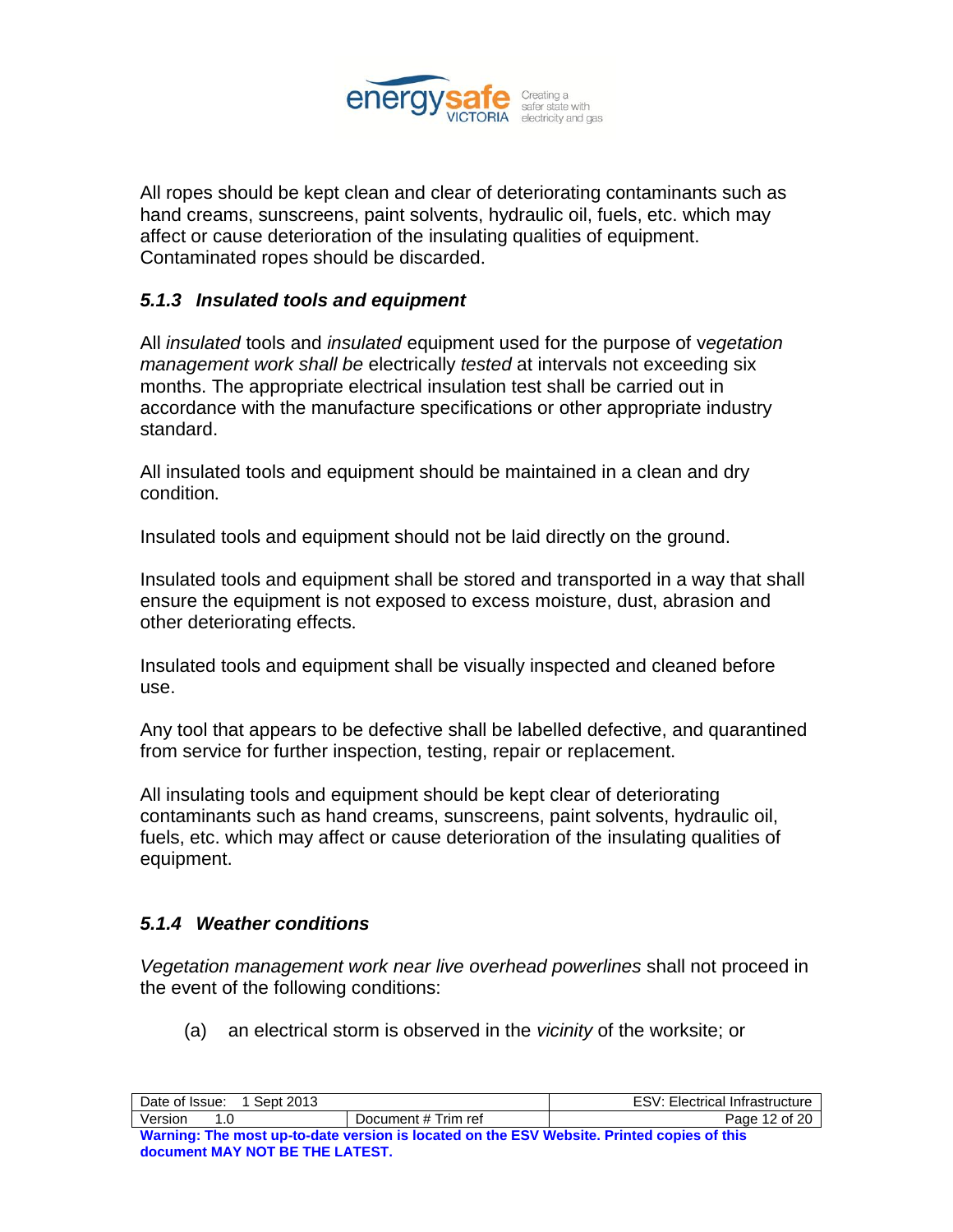

- (b) excessive wind velocities such that work cannot be carried out safely due to the potential for unexpected movement of *conductor*s, plant or vegetation sufficient to breach *safe approach distances*; or
- (c) wet working condition which may reduce the level of insulation of tools and equipment; or
- (d) visibility is not adequate.

# *5.2. Personal protective equipment*

All persons who undertake *Vegetation management work near overhead powerlines* shall use *approved* personal protective equipment.

*Personal protective equipment* shall include clothing with wrist to ankle cover and fully enclosed footwear. Additional *personal protective equipment* should be used in accordance with the type of work and the risks involved.

The following minimum *personal protective equipment* shall be worn and shall comply with the relevant Australian Standards:

- (a) clothing: natural fibre or alternative arc flash protective materials;
- (b) safety helmet;
- (c) protective safety footwear with non-slip soles;
- (d) safety eye protection;
- (e) hearing protection, as required by the nature of the work being performed;
- (f) working gloves as required by the nature of the task being performed;
- (g) fall protection/prevention equipment for working at height.

# *5.3 Wearing of metallic objects (personal jewellery)*

Metallic objects such as neck chains, earrings and other body adornments, rings, watches and bracelets shall be removed or covered while carrying out *Vegetation management work near live overhead powerlines*. In the event of an arc flash, metallic objects may increase the level of injury sustained by the person.

# *5.4 Long hair*

Long hair, including facial hair should be securely fixed and confined close to the head.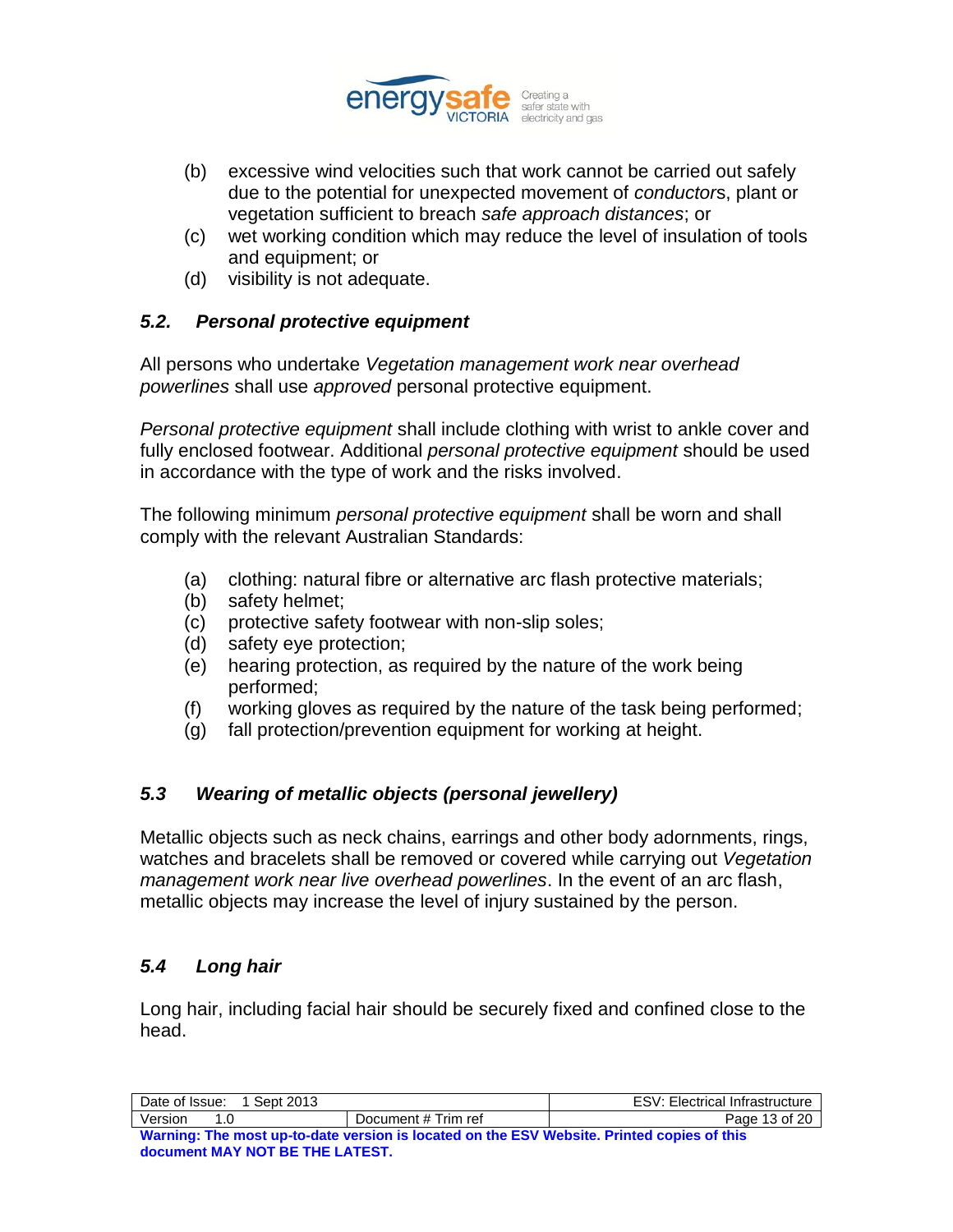

### *5.5. Appointment of a safety observer*

A safety observer(s) shall be appointed where any part of a person, mobile plant or vegetation could come within the safe approach distances. Depending on the position and complexity of the work, more than one safety observer may be required, however at least one safety observer must be positioned at ground level.

The safety observer(s) shall not perform any other task while acting as a safety observer and shall:

- (a) be specifically instructed in the workplace hazards applicable; and
- (b) ensure that all persons, tools, plant and equipment remain outside the specified minimum safe approach distance unless performing a rescue in accordance with *approved* procedures; and
- (c) be positioned at a suitable location to effectively observe the work being performed; and
- (d) not observe more than one v*egetation management work* activity at any time; and
- (e) have the authority to suspend the activity at any time; and
- (f) maintain effective and immediate communication with the work team at all times; and
- (g) not pass tools directly to the person performing the work; and
- (h) suspend all work in the event of having to leave the site or significantly change position until he/she has returned/reached new location or has been replaced; and
- (i) be trained and assessed competent to perform rescue relevant to the work being undertaken and any plant being operated, and
- (j) not be subjected to distractions by other persons at the site.

The safety observer"s role may be rotated between members of the work team, for example to reduce fatigue. When this occurs it shall be sufficiently communicated so that all members of the work party are aware at all times who is performing the role of the safety observer(s).

### **5.6 Mobile plant**

Only *insulated mobile plant* (*insulated elevating work platforms) shall* be used when working in accordance with this document.

| Date of Issue: 1 Sept 2013                                                                 |                     | <b>ESV: Electrical Infrastructure</b> |
|--------------------------------------------------------------------------------------------|---------------------|---------------------------------------|
| Version<br>1 O                                                                             | Document # Trim ref | Page 14 of 20                         |
| Warning: The most up-to-date version is located on the ESV Website. Printed copies of this |                     |                                       |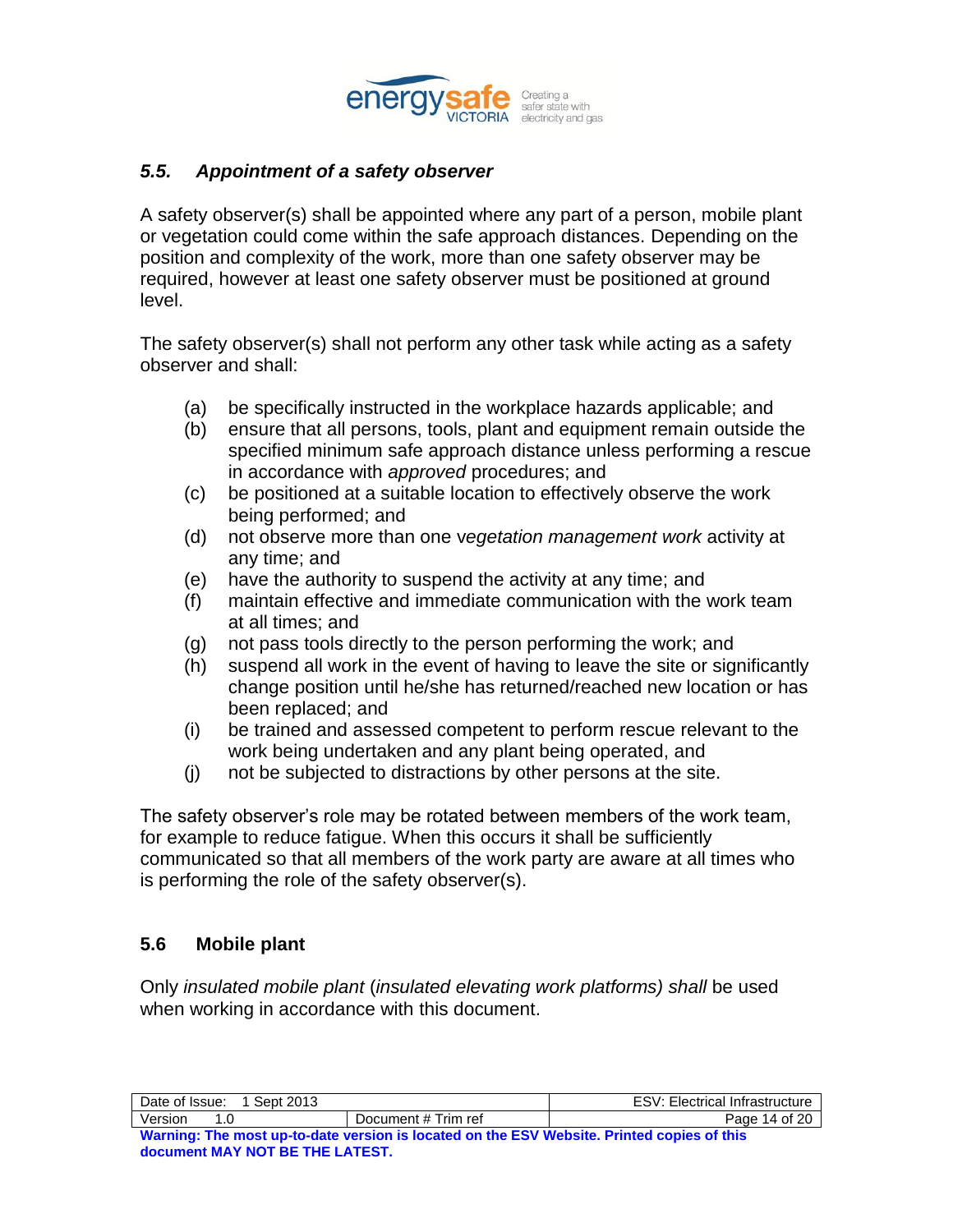

Uninsulated *mobile plant* (uninsulated *elevating work platforms)* must comply with No Go Zone Rules. No Go Zone rules are available at:

ESV <http://www.esv.vic.gov.au/For-Consumers/No-Go-Zones> Worksafe <http://www.worksafe.vic.gov.au/safety-and-prevention>

*Mobile plant* shall only be used in the *vicinity* of *live conductor*s and/or *electrical apparatus* after precautions appropriate to the particular circumstances have been considered and action taken to control the associated hazards and risks.

The control measures to be considered within a risk assessment should include:

- positioning the mobile plant such that it minimises the potential for encroaching into the *safe approach distances* area; and
- the use of safety observers; and
- the use of other precautions such as physical restrictions, on-site markers setting boundary of plant operating area or control devices in conjunction with barriers.

Other precautions related to the condition of the *electrical apparatus* shall be discussed and agreed with the *electricity asset owner*.

*Mobile plant*, and where appropriate, vehicles, shall be fitted with an *approved* earthing device that will protect against the hazards presented by induced *voltage*s or accidental contact with Live apparatus. This may be:

- an earth chain not less than 13mm diameter and allowing for 1 metre length on the ground when the vehicle is raised off the ground; or
- a temporary driven earth stake that is bonded to the chassis of the vehicle.

When *mobile plant* is operated from outside the mobile plant, precautions shall be taken to protect the operator from hazardous step and touch potentials.

No person other than the *mobile plant* operator shall touch the mobile plant while in operation *near live electrical apparatus* unless it is necessary for the purpose of an emergency situation (refer section 7).

During operation of the mobile plant near *live conductor*s and/or *electrical apparatus,* only those persons at ground level actually involved in the work associated with the mobile plant may be near the plant; all other persons *should* stay at least 6 metres away from the mobile plant.

A person on the ground shall be provided to enable the rescue of the person/s working aloft. This person needs to:

| Date of Issue:<br>1 Sept 2013                                                              | <b>ESV: Electrical Infrastructure</b> |               |  |  |  |  |
|--------------------------------------------------------------------------------------------|---------------------------------------|---------------|--|--|--|--|
| Version<br>1 በ                                                                             | Document # Trim ref                   | Page 15 of 20 |  |  |  |  |
| Warning: The most up-to-date version is located on the ESV Website. Printed copies of this |                                       |               |  |  |  |  |
| document MAY NOT BE THE LATEST.                                                            |                                       |               |  |  |  |  |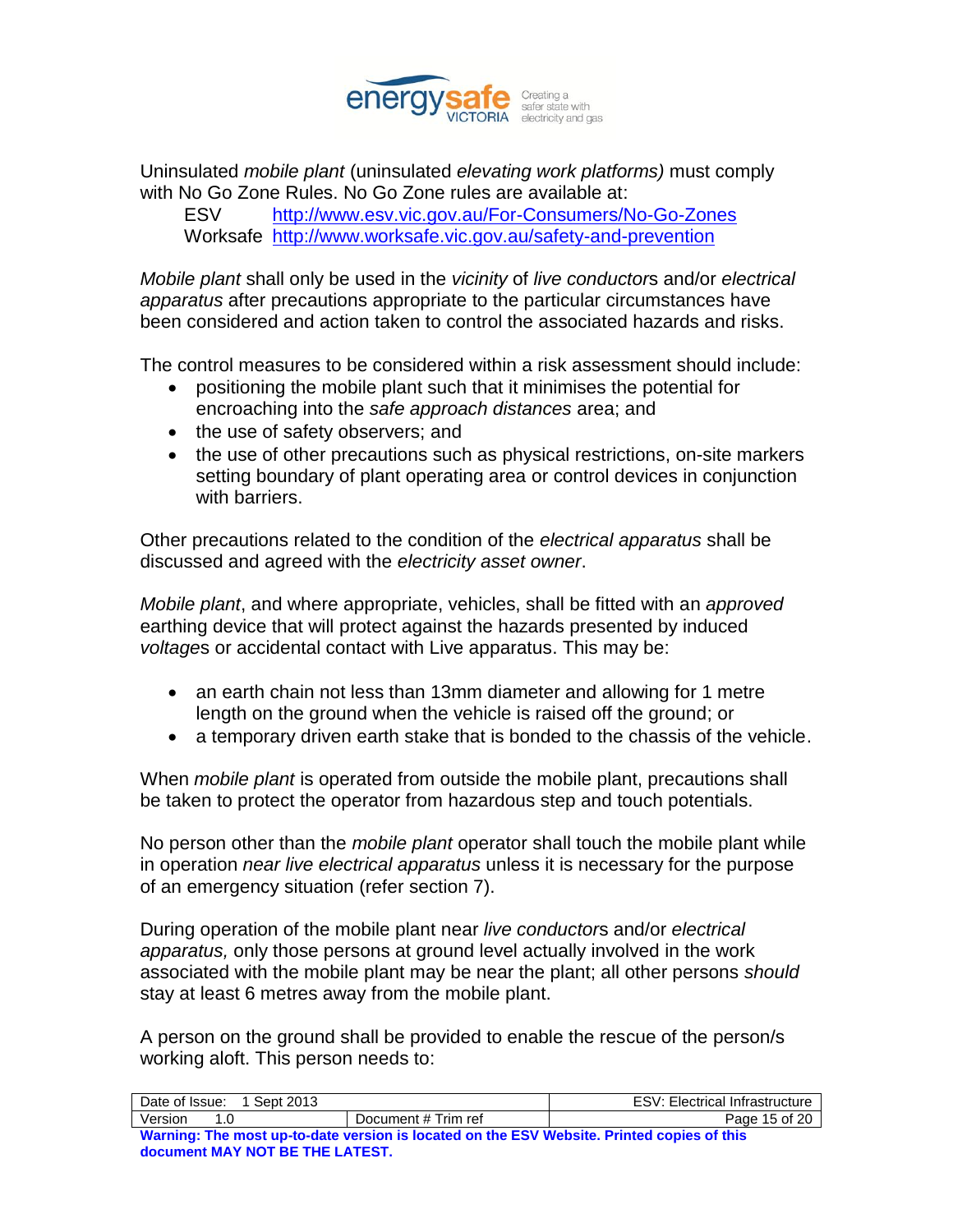

- understand how to lower the mobile plant in an emergency situation where the operator becomes incapacitated; and
- understand the risks and hazards that may be applicable following an incident.

Training of operators of mobile plant shall include description of the hazards of movement of *mobile plant* in proximity to live *electrical apparatus* and detail precautionary measures which may be taken to ensure safe working conditions.

Inspection of the insulated sections of the mobile plant shall occur on a daily basis, before use.

# **5.7 Mobile Plant – Testing**

*Insulated mobile plant* used for access to vegetation *near* powerlines shall have a current electrical test certificate.

Each EWP used in the vicinity of *electrical apparatus* shall be subjected to an *approved* HV electrical test on its insulated section/s at intervals not exceeding six months or more frequently depending on usage and work environment.

The mobile plant shall not be accepted as suitable for use in the vicinity of live *electrical apparatus* unless it is within test date. (Refer to AS/NZS1418:10)

Mobile plant should also have weight tests carried out in accordance with the relevant Australian Standards and the manufacturer"s or industry requirements.

# **6** *VEGETATION MANAGEMENT WORK*

Tree limbs shall be considered as conductive objects when within the *safe approach distances* of HV *conductor*s.

Before undertaking v*egetation management work*, a risk assessment shall be conducted to assist in the identification and control of hazards to ensure that the work can be performed safely.

Issues to be considered prior to commencing work:

 tree climbing techniques shall only be used when other *approved* mechanical methods for accessing trees are impracticable.

| Date of Issue:<br>1 Sept 2013                                                              | <b>ESV: Electrical Infrastructure</b> |               |  |  |  |
|--------------------------------------------------------------------------------------------|---------------------------------------|---------------|--|--|--|
| Version<br>1 በ                                                                             | Document # Trim ref                   | Page 16 of 20 |  |  |  |
| Warning: The most up-to-date version is located on the ESV Website. Printed copies of this |                                       |               |  |  |  |
| document MAY NOT BE THE LATEST.                                                            |                                       |               |  |  |  |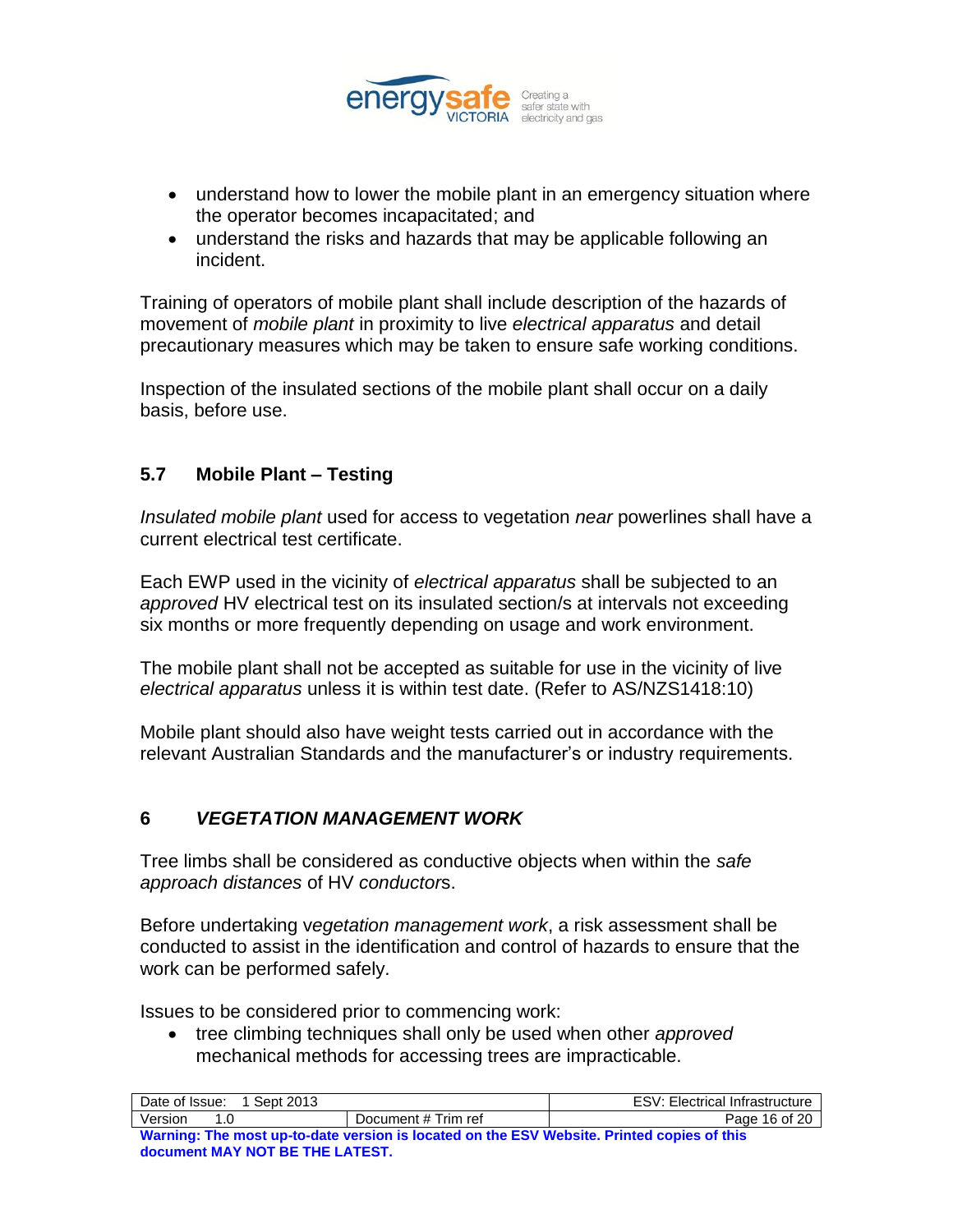

- positioning the mobile plant such that the safe approach distance can be maintained in all circumstances; and
- the use of safety observers; and
- consideration of weather and environmental conditions (e.g. rain, wind, light, sag or sway of *conductor*s); and
- movement of the tree when cut.

When performing v*egetation management work*, *vegetation management work*ers shall observe appropriate *safe approach distances* outlined in tables 1 and 2 below. Means of controlling the movement of limbs being cut should be assessed and action taken as appropriate.

*Vegetation* overhanging LV *conductor*s can be cut with the *conductor*s live provided the movement of limbs being cut can be controlled. (Refer to Note1 in tables 1 and 2)

*Vegetation* overhanging and/or contacting HV *conductor*s shall only be cut by persons who are specifically trained and authorised for such work in accordance with the e*lectricity asset owner's* requirements.

# **7 EMERGENCY SITUATIONS**

*Other responsible persons* and *Service provider*s shall have in place documented procedures for response to electrical emergency situations.

In emergency situations where there is a likely risk of an electric shock and burns to persons from electrical *conductor*s or electrical apparatus, e.g. fallen *conductor*, prompt action shall be taken to ensure people are kept well clear of the hazard. For fallen or exposed electrical *conductor*s a safety clearance of 6 metres shall apply.

Where plant and equipment and conductive objects/trees are in contact, or within safe approach distances of *electrical apparatus* no attempt should be made to:

- (1) perform a rescue of an injured person(s); or
- (2) approach *electrical apparatus* or electrically conductive objects,

until an authorised representative from the *electricity asset owner* has confirmed as a minimum that the *conductor*s are de energised with the preference being that the conductors are isolated and earthed (i.e. "made safe"). The actions to be taken should take into account external factors (response time, event location, level of emergency and available information).

| Date of Issue:<br>1 Sept 2013                                                              | <b>ESV: Electrical Infrastructure</b> |               |  |  |  |  |
|--------------------------------------------------------------------------------------------|---------------------------------------|---------------|--|--|--|--|
| Version<br>1 N                                                                             | Document # Trim ref                   | Page 17 of 20 |  |  |  |  |
| Warning: The most up-to-date version is located on the ESV Website. Printed copies of this |                                       |               |  |  |  |  |
| document MAY NOT BE THE LATEST.                                                            |                                       |               |  |  |  |  |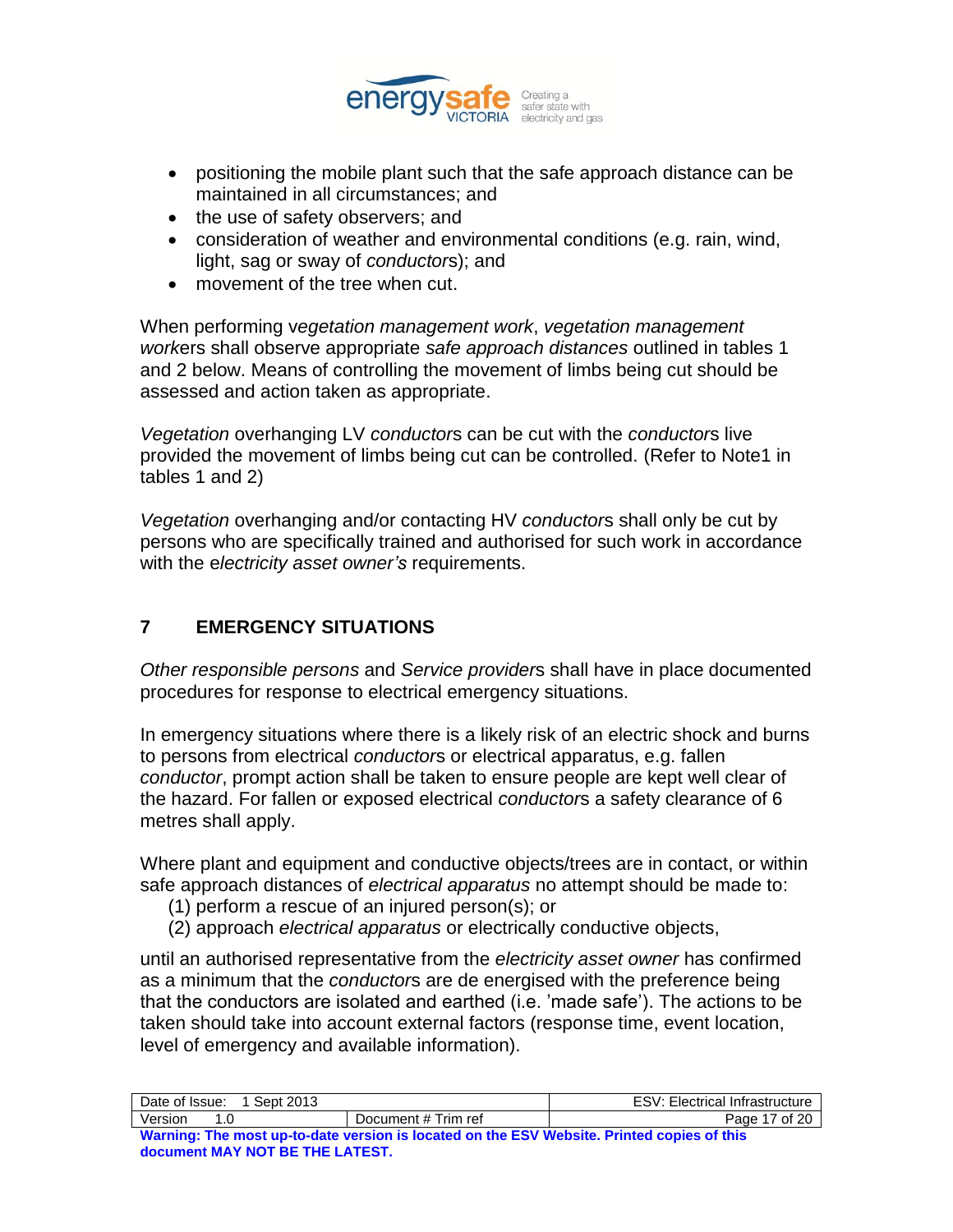

Where practicable:

- a worker is to remain on site to issue verbal warnings to any person making unsafe approach to fallen or exposed electrical *conductor*s or
- access to the site must be controlled by the use of barriers or signs, e.g. rope, ribbon, portable flashing lamps, or traffic control devices i.e. witches hats/bollards.

| Date of Issue: 1 Sept 2013                                                                 | <b>ESV: Electrical Infrastructure</b> |               |  |  |  |  |
|--------------------------------------------------------------------------------------------|---------------------------------------|---------------|--|--|--|--|
| Version<br>1 በ                                                                             | Document # Trim ref                   | Page 18 of 20 |  |  |  |  |
| Warning: The most up-to-date version is located on the ESV Website. Printed copies of this |                                       |               |  |  |  |  |
| document MAY NOT BE THE LATEST.                                                            |                                       |               |  |  |  |  |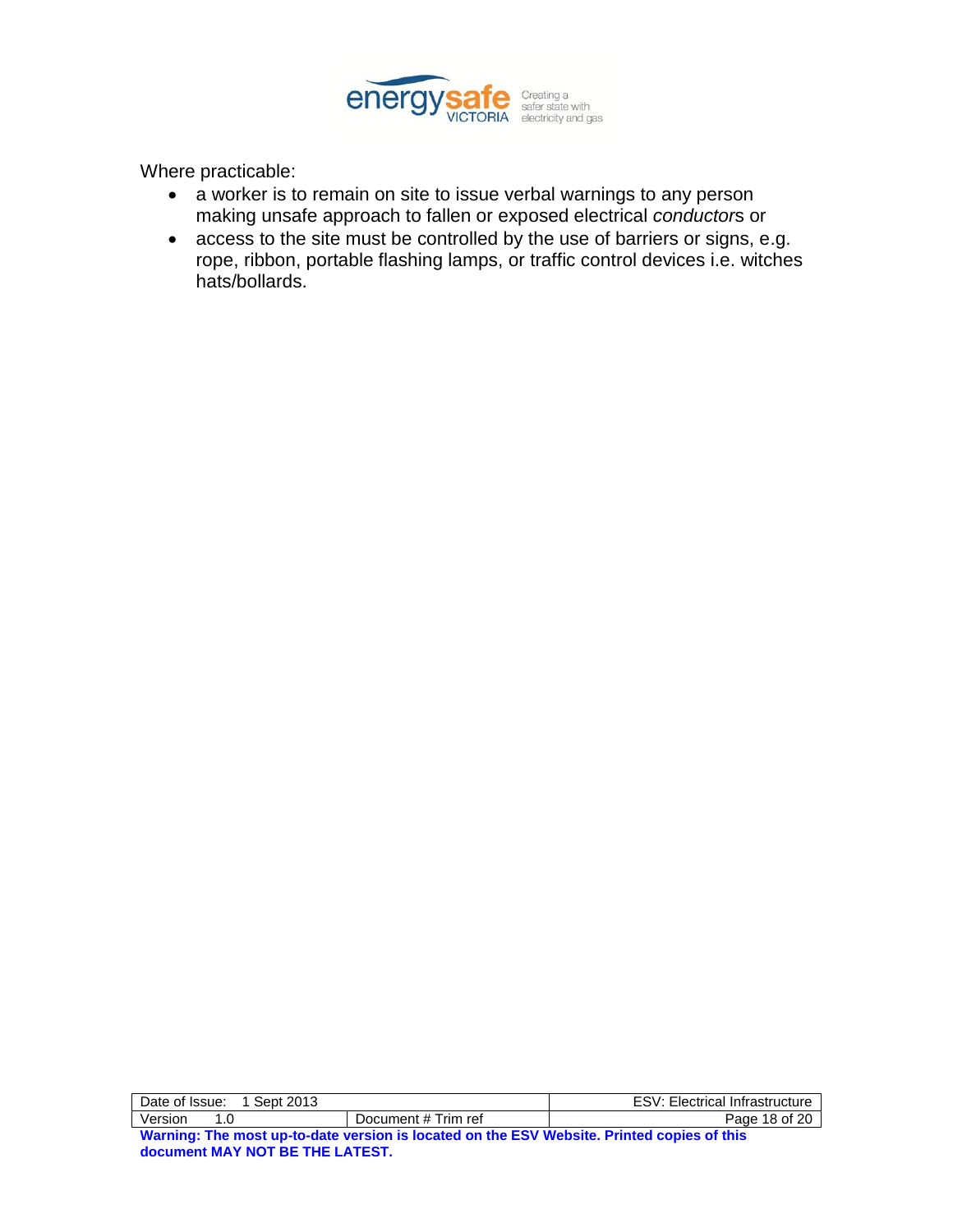

#### **Table 1: Safe Approach Distances (mm) for Vegetation Management Work Near OH lines when working from an insulated EWP**

|                                  | Insulated<br>LV                       | Bare or covered LV                                   |                                                      | HV up to and including 22kV |                           |                            | Greater than 22kV up to and including<br>66kV |                    |                            |                       |
|----------------------------------|---------------------------------------|------------------------------------------------------|------------------------------------------------------|-----------------------------|---------------------------|----------------------------|-----------------------------------------------|--------------------|----------------------------|-----------------------|
|                                  | All<br>directions                     | <b>Under</b><br>conductor                            | <b>Beside</b><br>conductor                           | Over<br>conductor           | <b>Under</b><br>conductor | <b>Beside</b><br>conductor | Over<br>conductor                             | Under<br>conductor | <b>Beside</b><br>conductor | Over<br>conductor     |
| Worker's Body<br>Clearance       | No Contact                            | 300                                                  | 300                                                  | 300                         | 1000                      | 1000                       | Work not<br>permitted                         | 2000               | 2000                       | Work not<br>permitted |
| Uninsulated<br>tool/Equipment    | 200                                   | 300                                                  | 300                                                  | 300                         | 1000                      | 1000                       | Work not<br>permitted                         | 2000               | 2000                       | Work not<br>permitted |
| Insulated tool $\&$<br>Equipment | 200                                   | 300                                                  | 300                                                  | 300                         | 1000                      | 1000                       | Work not<br>permitted                         | 2000               | 2000                       | Work not<br>permitted |
| Uninsulated Part<br>of EWP       | 200                                   | 1000                                                 | 1000                                                 | 1000                        | 2000                      | 2000                       | Work not<br>permitted                         | 3000               | 3000                       | Work not<br>permitted |
| <b>Insulated Part</b><br>of EWP  | No Contact                            | No Contact                                           | No Contact                                           | No Contact                  | 1000                      | 1000                       | Work not<br>permitted                         | 2000               | 2000                       | Work not<br>permitted |
| Vegetation<br>Clearances         | No clearance<br>required <sup>4</sup> | N <sub>o</sub><br>clearance<br>required <sup>4</sup> | N <sub>0</sub><br>clearance<br>required <sup>4</sup> | 1000 <sup>1</sup>           | 300                       | 700                        | Work not<br>permitted                         | 400                | 900                        | Work not<br>permitted |

#### **NOTE:**

- 1. Vegetation which is located at least 1000mm above *bare* LV conductor can be cleared subject to the following conditions: **(a)** A risk assessment is carried out with appropriate control measure put in place and; **(b)** Effective control measures are used to prevent the cut vegetation from contacting the conductor or encroaching into the vegetation clearance space. **(c)** a safety observer is posted.
- 2. *Conductor* sag and sway exclusion: The *safe approach distances* and *vegetation clearance*s detailed in the Electrical Safety Rules make no provision for *conductor* movement due to wind or change in *conductor* temperature. Unexpected *conductor* movement may occur under moderate wind, network faults or changes in *conductor* heating or cooling factors. *Conductor* movement of several metres may result in long span/s of electric lines. Appropriate allowance for sway and sag changes must be applied in accordance with advice sought from the *electrical asset owner*.
- 3. Where the *safe approach distances* cannot be maintained, an *access authority* must be obtained from the owner of the electrical asset.
- 4. Vegetation contacting live LV *conductor*s may be cut only after a risk assessment has been performed and precautionary actions are taken to control hazards to ensure that the work can be performed safely

| Date of Issue: | 2013<br>Sept∴ |                     | FSV·<br>Electrical Infrastructure |
|----------------|---------------|---------------------|-----------------------------------|
| Version        |               | Document # Trim ref | 19 of 20<br>Page                  |

**Warning: The most up-to-date version is located on the ESV Website. Printed copies of this document MAY NOT BE THE LATEST.**